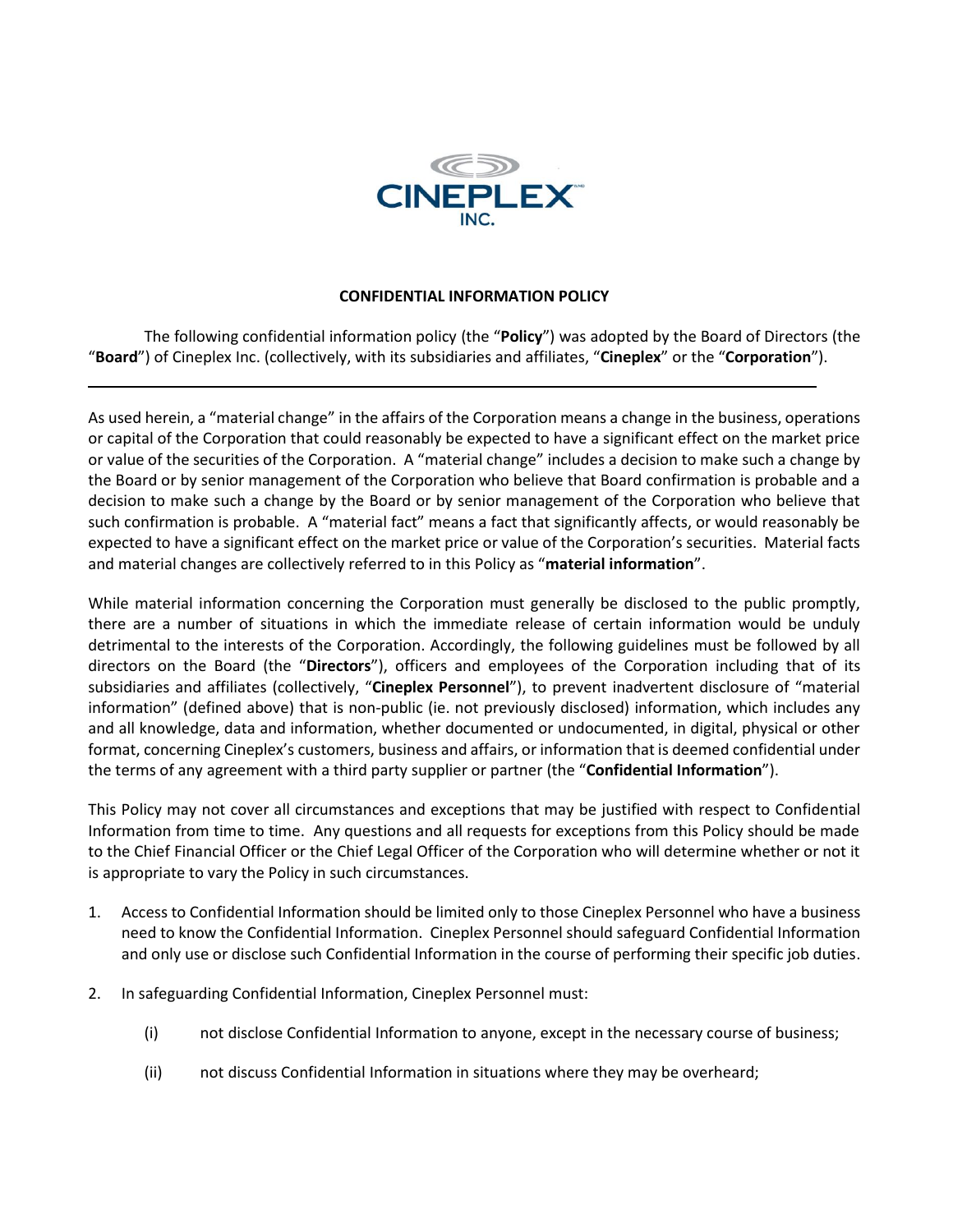- (iii) not participate in discussions regarding decisions by others about investments in the Corporation (for example, through discussions in an investment club);
- (iv) not read, display or leave Confidential Information unattended in public places, and not discard Confidential Information where others can retrieve such Confidential Information;
- (v) not use the Confidential Information for any purposes other than what it was intended or provided, including but not limited to personal gain;
- (vi) ensure they maintain the confidentiality of Confidential Information in their possession both in and out of the office;
- (vii) protect Confidential Information in electronic form by a password; and
- (viii) comply with those safeguarding provisions contained in Cineplex's Communications and Technology Policy when using those communications and information technologies provided by the Corporation, which can be found on the Cineplex portal at <http://central.cineplex.com/Pages/Home.aspx> (the "**Portal**").
- 3. Cineplex Personnel must enter into a confidentiality agreement with third parties prior to disclosing any Confidential Information. Such third parties may also be required to agree not to trade in the Corporation's securities until the Confidential Information is publicly disclosed.
- 4. The Chief Executive Officer, Chief Financial Officer and Executive Director, Communications of the Corporation, respectively, shall act as the Corporation's designated spokespersons and shall be responsible for speaking on behalf of the Corporation to the news media, analysts, institutional investors and others who make or influence investments. All such disclosure shall be in compliance with the Corporation's Disclosure Policy, which can be found on the Portal. Any Cineplex Personnel that are specifically and expressly authorized to speak to the media, analysts and institutional investors should be briefed in advance to review what information is material information and what part of it has not been disclosed. Any person other than the Corporation's designated spokesperson should consistently refer the questions to a designated spokesperson and otherwise offer "no comment" with respect to enquiries in connection with market rumours. Designated spokespersons should be prepared to deflect questions relating to Confidential Information. After a substantive interview, press conference, discussion with an analyst or visit to the Corporation's premises by an analyst, a debriefing should be conducted to review what was actually said. If the debriefing uncovers selective disclosure of previously undisclosed material information, the Corporation must disclose the information generally.
- 5. As a part of the Corporation's day-to-day operations, the Corporation will, where appropriate, routinely disclose Confidential Information to professional advisors such as external legal counsel and auditors. Such outside parties that are privy to Confidential Information will agree that they must not divulge such information to anyone else, other than in the necessary course of business and that they may not trade in the Corporation's securities until the information is publicly disclosed and public investors have been given a reasonable amount of time to analyze the information.
- 6. While judgment and care should be exercised at all times, Cineplex Personnel responsible for a particularly sensitive matter should consider whether other steps would be appropriate to minimize the risk of the Confidential Information being disclosed or otherwise compromised. Those steps might include, among others: